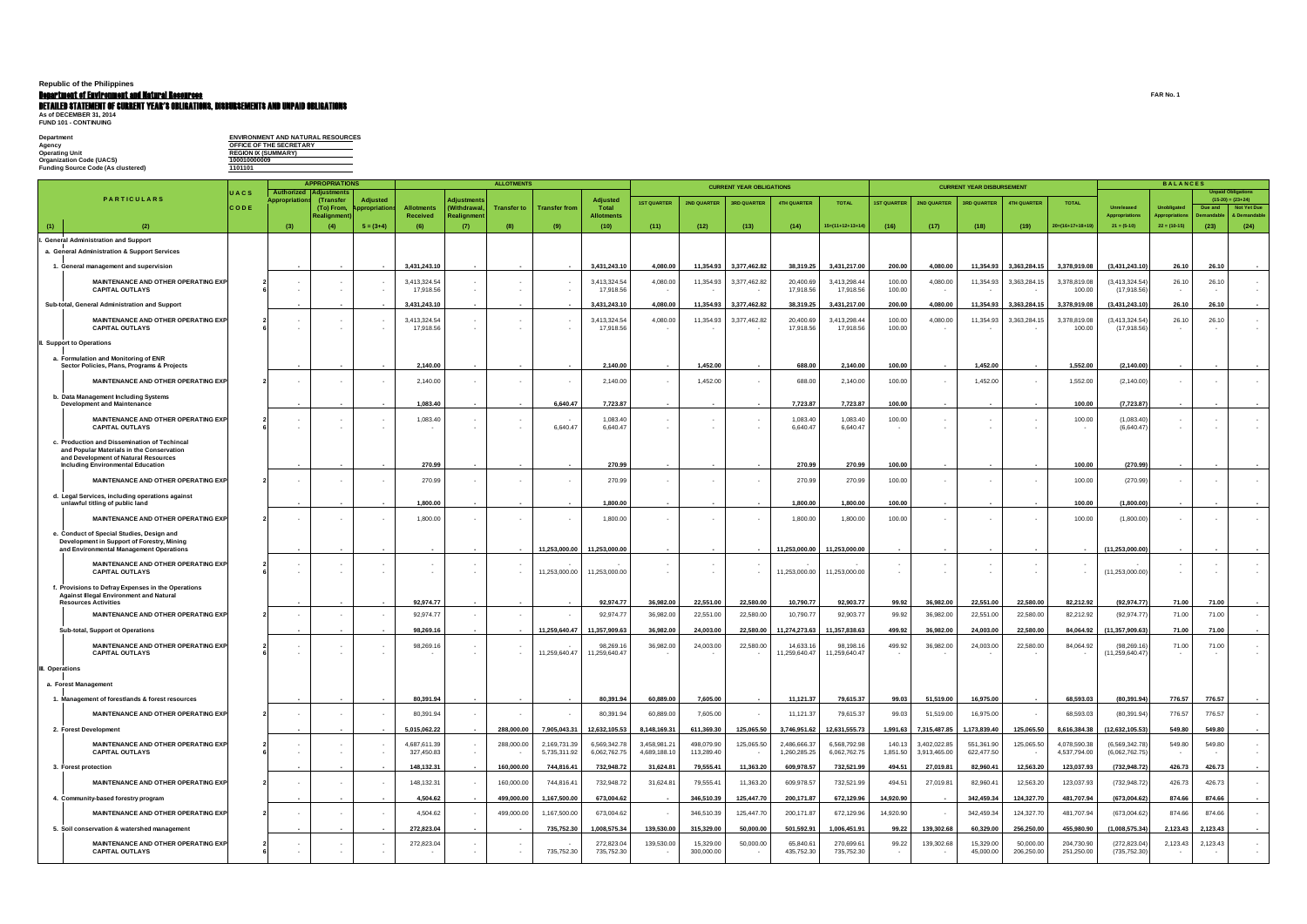## **Republic of the Philippines**

### Department of Environment and Natural Resources **FAR No. 1**

# **Detailed statement of current year's obligations, disbursements and unpaid obligations<br>As of December 31, 2014<br>FUND 101 - Continuing**

| Department                         | <b>ENVIRONMENT AND NATURAL RESOURCES</b> |
|------------------------------------|------------------------------------------|
| Aaencv                             | OFFICE OF THE SECRETARY                  |
| Operating Unit                     | <b>REGION IX (SUMMARY)</b>               |
| Organization Code (UACS)           | 100010000009                             |
| Fundina Source Code (As clustered) | 1101101                                  |
|                                    |                                          |

|     |                                                                                                                                                                                                            | <b>APPROPRIATIONS</b>      |                            |                                               |                               |                            |                           | <b>ALLOTMENTS</b>  |                              |                              |                              | <b>CURRENT YEAR OBLIGATIONS</b> |                         |                              |                              |                       |                             | <b>CURRENT YEAR DISBURSEMENT</b> |                          | <b>BALANCES</b>              |                                        |                                        |                                                                            |                  |
|-----|------------------------------------------------------------------------------------------------------------------------------------------------------------------------------------------------------------|----------------------------|----------------------------|-----------------------------------------------|-------------------------------|----------------------------|---------------------------|--------------------|------------------------------|------------------------------|------------------------------|---------------------------------|-------------------------|------------------------------|------------------------------|-----------------------|-----------------------------|----------------------------------|--------------------------|------------------------------|----------------------------------------|----------------------------------------|----------------------------------------------------------------------------|------------------|
|     | <b>PARTICULARS</b>                                                                                                                                                                                         | <b>UACS</b><br><b>CODE</b> | Authorized<br>Appropriatic | <b>Adjustments</b><br>(Transfer<br>(To) From, | <b>Adjusted</b><br>propriatio | <b>Allotments</b>          | Adjustment<br>(Withdrawal | <b>Transfer to</b> | <b>Transfer from</b>         | <b>Adjusted</b><br>Total     | <b>1ST QUARTER</b>           | 2ND QUARTER                     | <b>3RD QUARTER</b>      | <b>4TH QUARTER</b>           | <b>TOTAL</b>                 | <b>1ST QUARTER</b>    | 2ND QUARTER                 | <b>3RD QUARTER</b>               | 4TH QUARTER              | <b>TOTAL</b>                 | Unreleased                             | <b>Unobligated</b>                     | <b>Unpaid Obligations</b><br>$(15-20) = (23+24)$<br>Due and<br>Not Yet Due |                  |
| (1) | (2)                                                                                                                                                                                                        |                            | (3)                        | Realignment                                   | $5 = (3+4)$                   | <b>Received</b><br>(6)     | Realignmen<br>(7)         | (8)                | (9)                          | Allotments<br>(10)           | (11)                         | (12)                            | (13)                    | (14)                         | $15=(11+12+13+14)$           | (16)                  | (17)                        | (18)                             | (19)                     | $20=(16+17+18+19)$           | <b>Appropriations</b><br>$21 = (5-10)$ | <b>Appropriation</b><br>$22 = (10-15)$ | & Demandable<br><b>)emandab</b><br>(24)<br>(23)                            |                  |
|     | 6. Forest boundary delineation & land use<br>allocation                                                                                                                                                    |                            |                            |                                               |                               | 2,296.35                   |                           |                    | 1,348,500.00                 | 1,350,796.35                 |                              | 582,178.78                      | 464,847.33              | 303,770.24                   | 1,350,796.35                 | 58,823.63             |                             | 582,178.78                       | 455,968.36               | 1,096,970.77                 | (1,350,796.35)                         |                                        |                                                                            |                  |
|     | MAINTENANCE AND OTHER OPERATING EXP                                                                                                                                                                        |                            |                            |                                               |                               | 2,296.35                   | $\sim$                    |                    | 1,348,500.00                 | 1,350,796.35                 |                              | 582,178.78                      | 464,847.33              | 303,770.24                   | 1,350,796.35                 | 58,823.63             |                             | 582,178.78                       | 455,968.36               | 1,096,970.77                 | (1,350,796.35)                         |                                        |                                                                            |                  |
|     | <b>FOREST MANAGEMENT</b>                                                                                                                                                                                   |                            |                            |                                               |                               | 5,523,210.48               | $\overline{\phantom{a}}$  | 947,000.00         | 11,901,612.02                | 16,477,822.50                | 8,380,213.12                 | 1,942,547.88                    | 776,723.73              | 5,373,586.58                 | 16,473,071.31                | 76,428.92             | 7,533,329.34                | 2,258,741.93                     | 974,174.76               | 10,842,674.95                | (16, 477, 822.50)                      | 4,751.19                               | 4,751.19                                                                   |                  |
|     | MAINTENANCE AND OTHER OPERATING EXP<br><b>CAPITAL OUTLAYS</b>                                                                                                                                              |                            |                            |                                               |                               | 5,195,759.65<br>327,450.83 | $\sim$                    | 947,000.00         | 5,430,547.80<br>6,471,064.22 | 9,679,307.45<br>6,798,515.05 | 3,691,025.02<br>4,689,188.10 | 1,529,258.48<br>413,289.40      | 776,723.73              | 3,677,549.03<br>1,696,037.55 | 9,674,556.26<br>6,798,515.05 | 74,577.42<br>1,851.50 | 3,619,864.3<br>3,913,465.00 | 1,591,264.43<br>667,477.50       | 767,924.76<br>206,250.00 | 6,053,630.95<br>4,789,044.00 | (9,679,307.45)<br>(6,798,515.05)       | 4,751.19                               | 4,751.19                                                                   |                  |
|     | b. Land Mangement                                                                                                                                                                                          |                            |                            |                                               |                               |                            |                           |                    |                              |                              |                              |                                 |                         |                              |                              |                       |                             |                                  |                          |                              |                                        |                                        |                                                                            |                  |
|     | 1. Land management services                                                                                                                                                                                |                            |                            |                                               |                               | 764,344.50                 |                           |                    | 9,502,250.01                 | 10,266,594.51                | 364,435.74                   | 187,383.00                      | 732,046.75              | 8,982,729.02                 | 10,266,594.51                | 1,343.19              | 356,519.70                  | 186,023.00                       | 411,887.32               | 955,773.21                   | (10, 266, 594.51)                      |                                        |                                                                            |                  |
|     | <b>MAINTENANCE AND OTHER OPERATING EXP</b><br><b>CAPITAL OUTLAYS</b>                                                                                                                                       |                            |                            |                                               |                               | 764,344.50                 | $\sim$                    |                    | 9,502,250.01                 | 10,266,594.51                | 364,435.74                   | 187,383.00                      | 732,046.75              | 8,982,729.02                 | 10,266,594.51                | 1,343.19              | 356,519.70                  | 186,023.00                       | 411,887.32               | 955,773.21                   | (10, 266, 594.51)                      |                                        |                                                                            |                  |
|     | 2. Land surveys                                                                                                                                                                                            |                            |                            |                                               |                               | 210,728.78                 |                           |                    |                              | 210,728.78                   | 138,345.00                   | 64,650.00                       | 406.00                  | 7,327.78                     | 210,728.78                   | 100.00                | 53,310.00                   | 64,650.00                        | 85,441.00                | 203,501.00                   | (210,728.78)                           |                                        |                                                                            |                  |
|     | MAINTENANCE AND OTHER OPERATING EXP                                                                                                                                                                        |                            |                            |                                               |                               | 210,728.78                 | $\sim$                    |                    |                              | 210,728.78                   | 138,345.00                   | 64,650.00                       | 406.00                  | 7,327.78                     | 210,728.78                   | 100.00                | 53,310.00                   | 64,650.00                        | 85,441.00                | 203,501.00                   | (210, 728.78)                          |                                        |                                                                            |                  |
|     | 3. Survey of foreshores reservation, patrimonial<br>properties and other lands covered by the<br>Comprehensive Agrarian Reform Program in<br>coordination with the Department of<br><b>Agrarian Reform</b> |                            |                            |                                               |                               | 20,774.46                  | $\blacksquare$            |                    |                              | 20,774.46                    |                              | 12,619.38                       |                         | 7,100.46                     | 19,719.84                    | 94.92                 |                             | 12,619.38                        | $\sim$                   | 12,714.30                    | (20, 774.46)                           | 1,054.62                               | 1,054.62                                                                   |                  |
|     | <b>MAINTENANCE AND OTHER OPERATING EXP</b>                                                                                                                                                                 |                            |                            |                                               |                               | 20,774.46                  | $\sim$                    |                    |                              | 20,774.46                    |                              | 12,619.38                       |                         | 7,100.46                     | 19,719.84                    | 94.92                 |                             | 12,619.38                        |                          | 12,714.30                    | (20, 774.46)                           | 1,054.62                               | 1,054.62                                                                   |                  |
|     | 4. Land records management                                                                                                                                                                                 |                            |                            |                                               |                               | 48,949.07                  | $\overline{\phantom{a}}$  |                    | 169,261.25                   | 218,210.32                   | 3,231.76                     | 39,177.74                       | 61,828.00               | 113,972.82                   | 218,210.32                   | 100.00                | 3,231.76                    | 39,177.74                        | 61,828.00                | 104,337.50                   | (218, 210.32)                          |                                        |                                                                            |                  |
|     | MAINTENANCE AND OTHER OPERATING EXP<br><b>CAPITAL OUTLAYS</b>                                                                                                                                              |                            |                            |                                               |                               | 48,949.07                  | $\sim$                    |                    | 169,261.25                   | 48,949.07<br>169,261.25      | 3,231.76                     | 1,427.74<br>37,750.00           | 61,828.00               | 44,289.57<br>69,683.25       | 48,949.07<br>169,261.25      | 100.00<br>$\sim$      | 3,231.76                    | 1,427.74<br>37,750.00            | 61,828.00                | 4,759.50<br>99,578.00        | (48,949.07)<br>(169, 261.25)           |                                        |                                                                            |                  |
|     | 5. Field Network Survey                                                                                                                                                                                    |                            |                            |                                               |                               | 119,165.59                 |                           |                    |                              | 119,165.59                   | 103,544.11                   | 11,317.88                       |                         | 4,303.60                     | 119,165.59                   | 100.00                | 99,047.25                   | 15,814.74                        |                          | 114,961.99                   | (119, 165.59)                          |                                        |                                                                            |                  |
|     | MAINTENANCE AND OTHER OPERATING EXP<br><b>CAPITAL OUTLAYS</b>                                                                                                                                              |                            |                            |                                               |                               | 119,165.59                 | $\sim$                    |                    |                              | 119,165.59                   | 103,544.11                   | 11,317.88                       |                         | 4,303.60                     | 119,165.59                   | 100.00                | 99,047.25                   | 15,814.74                        |                          | 114,961.99                   | (119, 165.59)                          |                                        |                                                                            |                  |
|     | <b>LAND MANAGEMENT</b>                                                                                                                                                                                     |                            |                            |                                               |                               | 1,163,962.40               |                           |                    | 9,671,511.26                 | 10,835,473.66                | 609,556.61                   | 315,148.00                      | 794,280.75              | 9,115,433.68                 | 10,834,419.04                | 1,738.11              | 512,108.71                  | 318,284.86                       | 559,156.32               | 1,391,288.00                 | (10, 835, 473.66)                      | 1,054.62                               | 1,054.62                                                                   |                  |
|     | MAINTENANCE AND OTHER OPERATING EXP<br><b>CAPITAL OUTLAYS</b><br><b>FINANCIAL EXPENSE</b>                                                                                                                  |                            |                            |                                               |                               | 1,163,962.40               |                           |                    | 9,502,250.01<br>169,261.25   | 10,666,212.41<br>169,261.25  | 609,556.61                   | 277,398.00<br>37,750.00         | 732,452.75<br>61,828.00 | 9,045,750.43<br>69,683.25    | 10,665,157.79<br>169,261.25  | 1,738.11              | 512,108.7                   | 280,534.86<br>37,750.00          | 497,328.32<br>61,828.00  | 1,291,710.00<br>99,578.00    | (10,666,212.41)<br>(169, 261.25)       | 1,054.62                               | 1,054.62                                                                   |                  |
|     | c. Protected Areas & Wildlife Management                                                                                                                                                                   |                            |                            |                                               |                               |                            |                           |                    |                              |                              |                              |                                 |                         |                              |                              |                       |                             |                                  |                          |                              |                                        |                                        |                                                                            |                  |
|     | 1. Protected area management                                                                                                                                                                               |                            |                            |                                               |                               | 514,568.68                 |                           |                    |                              | 514.568.68                   |                              | 201,700.50                      | 8,907.18                | 303,961.00                   | 514,568.68                   | 100.00                |                             | 201,700.50                       | 8,907.18                 | 210,707.68                   | (514, 568.68)                          |                                        |                                                                            |                  |
|     | MAINTENANCE AND OTHER OPERATING EXP<br><b>CAPITAL OUTLAYS</b>                                                                                                                                              |                            |                            |                                               |                               | 514,568.68                 |                           |                    |                              | 514,568.68                   |                              | 201,700.50                      | 8,907.18                | 303,961.00                   | 514,568.68                   | 100.00                |                             | 201,700.50                       | 8,907.18                 | 210,707.68                   | (514, 568.68)                          |                                        |                                                                            |                  |
|     | <b>FINANCIAL EXPENSE</b>                                                                                                                                                                                   |                            |                            |                                               |                               |                            |                           |                    |                              |                              |                              |                                 |                         |                              |                              |                       |                             |                                  |                          |                              |                                        |                                        |                                                                            |                  |
|     | 5. Philippine Eagle Conservation Project<br>MAINTENANCE AND OTHER OPERATING EXP                                                                                                                            |                            |                            |                                               |                               |                            |                           |                    | 3,147.64<br>3.147.64         | 3,147.64<br>3.147.64         |                              |                                 |                         | 3,147.64<br>3,147.64         | 3,147.64<br>3.147.64         |                       |                             |                                  |                          |                              | (3, 147.64)<br>(3, 147.64)             |                                        |                                                                            |                  |
|     | 6. Pawikan Conservation Project                                                                                                                                                                            |                            |                            |                                               |                               | 31,159.61                  | $\overline{\phantom{a}}$  |                    |                              | 31,159.61                    | 17,460.00                    | $\sim$                          |                         | 13,699.61                    | 31,159.61                    | 100.00                | 13,140.00                   | 4,320.00                         | $\sim$                   | 17,560.00                    | (31, 159.61)                           | $\sim$                                 |                                                                            |                  |
|     | <b>MAINTENANCE AND OTHER OPERATING EXP</b>                                                                                                                                                                 | $\overline{\mathbf{2}}$    | $\sim$                     |                                               |                               | 31,159.61                  | $\sim$                    |                    |                              | 31,159.61                    | 17,460.00                    | $\sim$                          |                         | 13,699.61                    | 31,159.61                    | 100.00                | 13,140.00                   | 4,320.00                         |                          | 17,560.00                    | (31, 159.61)                           | $\sim$                                 |                                                                            |                  |
|     | 9. Biodiversity Conservation Program                                                                                                                                                                       |                            |                            |                                               |                               | 53,957.80                  |                           |                    | 88,473.50                    | 142,431.30                   | 31,727.17                    | 5,590.00                        | 9,000.00                | 95,288.13                    | 141,605.30                   | 262.44                | 30,756.72                   | 6,560.45                         | 9,000.00                 | 46,579.61                    | (142, 431.30)                          | 826.00                                 | 826.00                                                                     |                  |
|     | <b>MAINTENANCE AND OTHER OPERATING EXP</b>                                                                                                                                                                 | $\overline{2}$             | $\sim$                     | $\sim$                                        |                               | 53,957.80                  | $\sim$                    |                    | 88,473.50                    | 142,431.30                   | 31,727.17                    | 5,590.00                        | 9,000.00                | 95,288.13                    | 141,605.30                   | 262.44                | 30,756.72                   | 6,560.45                         | 9,000.00                 | 46,579.61                    | (142, 431.30)                          | 826.00                                 | 826.00                                                                     | $\sim$           |
|     | 10. Tarsier Conservation Project                                                                                                                                                                           |                            |                            |                                               |                               | 78,389.42                  | $\sim$                    |                    |                              | 78,389.42                    | 48,608.00                    | 14,113.00                       | 5,710.00                | 9,958.42                     | 78,389.42                    | 100.00                | 48,608.00                   | 4,149.00                         | 15,140.22                | 67,997.22                    | (78, 389.42)                           | $\sim$                                 |                                                                            |                  |
|     | MAINTENANCE AND OTHER OPERATING EXP                                                                                                                                                                        | $\overline{2}$             | $\sim$                     |                                               |                               | 78,389.42                  | $\sim$                    |                    |                              | 78,389.42                    | 48,608.00                    | 14,113.00                       | 5,710.00                | 9,958.42                     | 78,389.42                    | 100.00                | 48,608.00                   | 4,149.00                         | 15,140.22                | 67,997.22                    | (78, 389.42)                           | $\sim$                                 |                                                                            | $\sim$           |
|     | 11. Coastal and Marine Resources<br>Management                                                                                                                                                             |                            |                            |                                               |                               | 543,307.73                 | $\sim$                    | $\sim$             | $\blacksquare$               | 543,307.73                   | $\sim$                       | $\overline{\phantom{a}}$        |                         | 543,307.73                   | 543,307.73                   | 100.00                |                             |                                  |                          | 100.00                       | (543, 307.73)                          | $\overline{\phantom{a}}$               |                                                                            |                  |
|     | MAINTENANCE AND OTHER OPERATING EXP                                                                                                                                                                        |                            | $\overline{2}$<br>$\sim$   | $\sim$                                        |                               | 543,307.73                 | $\sim$                    | $\sim$             |                              | 543,307.73                   | $\sim$                       | $\sim$                          |                         | 543,307.73                   | 543,307.73                   | 100.00                |                             | $\sim$                           |                          | 100.00                       | (543, 307.73)                          | $\sim$                                 |                                                                            |                  |
|     | <b>PROTECTED AREAS AND WILDLIFE MANAGEMENT</b>                                                                                                                                                             |                            |                            |                                               |                               | 1,221,383.24               | $\sim$                    | $\sim$             | 91,621.14                    | 1,313,004.38                 | 97,795.17                    | 221,403.50                      | 23,617.18               | 969,362.53                   | 1,312,178.38                 | 662.44                | 92,504.72                   | 216,729.95                       | 33,047.40                | 342,944.51                   | (1,313,004.38)                         | 826.00                                 | 826.00                                                                     | $\sim$ 100 $\pm$ |
|     | MAINTENANCE AND OTHER OPERATING EXP                                                                                                                                                                        | $\overline{\mathbf{2}}$    | $\sim$                     |                                               |                               | 1,221,383.24               | $\sim$                    |                    | 91,621.14                    | 1,313,004.38                 | 97,795.17                    | 221,403.50                      | 23,617.18               | 969,362.53                   | 1,312,178.38                 | 662.44                | 92,504.72                   | 216,729.95                       | 33,047.40                | 342,944.51                   | (1,313,004.38)                         | 826.00                                 | 826.00                                                                     | $\sim$           |